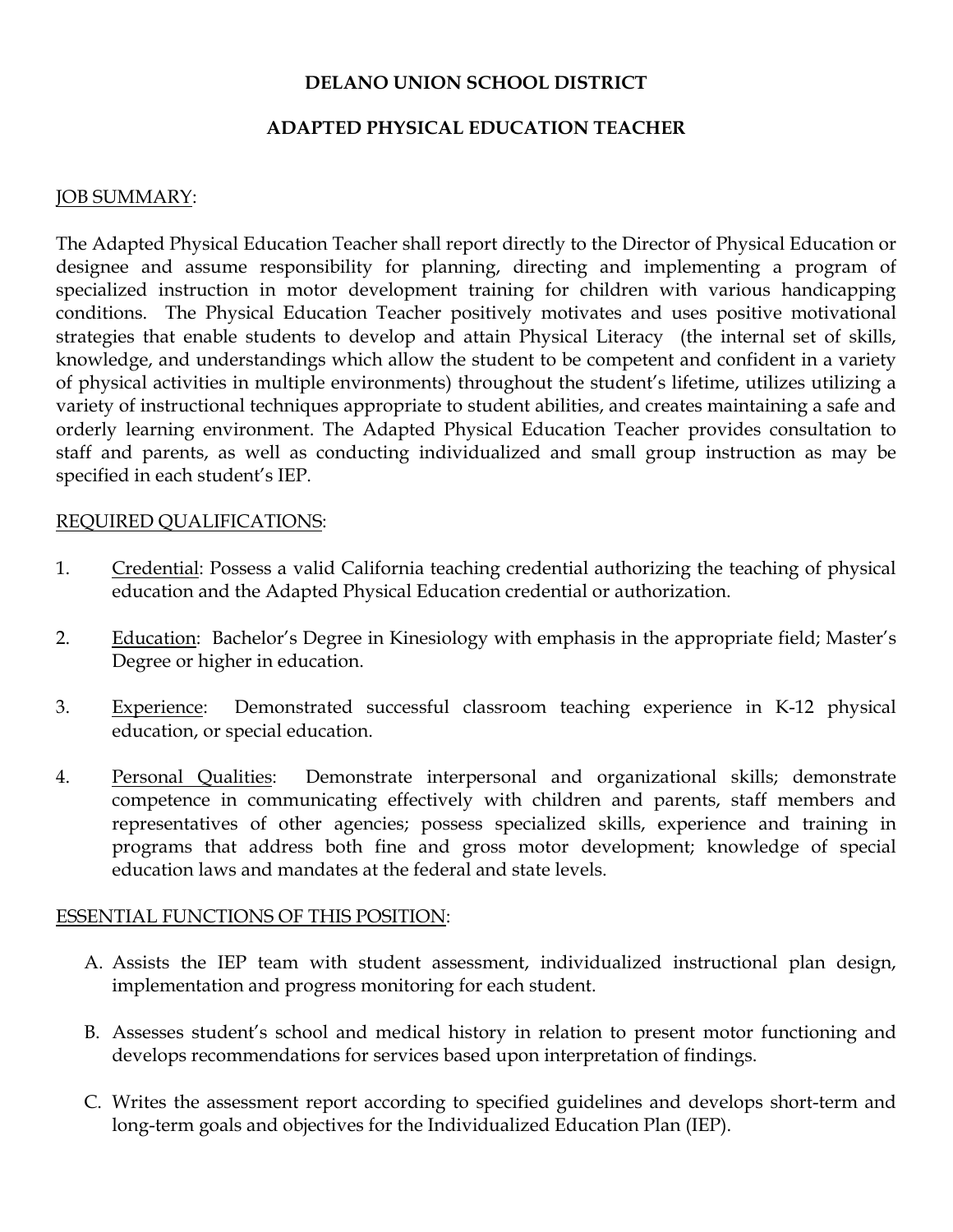- D. Coordinates the implementation of goals and objectives with the IEP team to provide integrated services.
- E. Provides individualized and/or small group instruction as outlined in a student's IEP.
- F. Assists classroom and/or special education teachers to develop goals, objectives and enrichment activities pertaining to student Physical Literacy development.
- G. Serves as a resource person to other instructional staff who are providing physical education to students not eligible for Adapted Physical Education.
- H. Provides appropriate safety instruction and makes safety checks on equipment and field areas being utilized by the adaptive program to ensure the overall safety of students.
- I. Monitors student progress toward goals, reviews the student progress on an annual basis and reassess the student on a triennial basis.
- J. Acts as a liaison between the school district and other agencies to coordinate services for students.
- K. Communicate effectively via oral, written or electronic means with educational staff, students, parents and administration.
- L. Establishes and maintains comprehensive student/program files as required.
- M. Provides a positive learning environment that stimulates student learning and maintenance skills.
- N. Complies with established confidentiality procedures regarding the release of student information.
- O. Develops and implement training and in-service opportunities for educational staff and parents.
- P. Demonstrates continued professional growth through continuing education or advanced study, attendance at workshops or coursework relevant to the student population to be served.
- Q. Attends regular and special education staff meetings and actively participates as a member of the educational team.
- R. Performs other duties as assigned.
- S. Incorporated within one or more of the previously mentioned essential functions of this job description are the following essential physical requirements. Place the applicable number from the chart below that best indicates what percentage of time is spent on each of the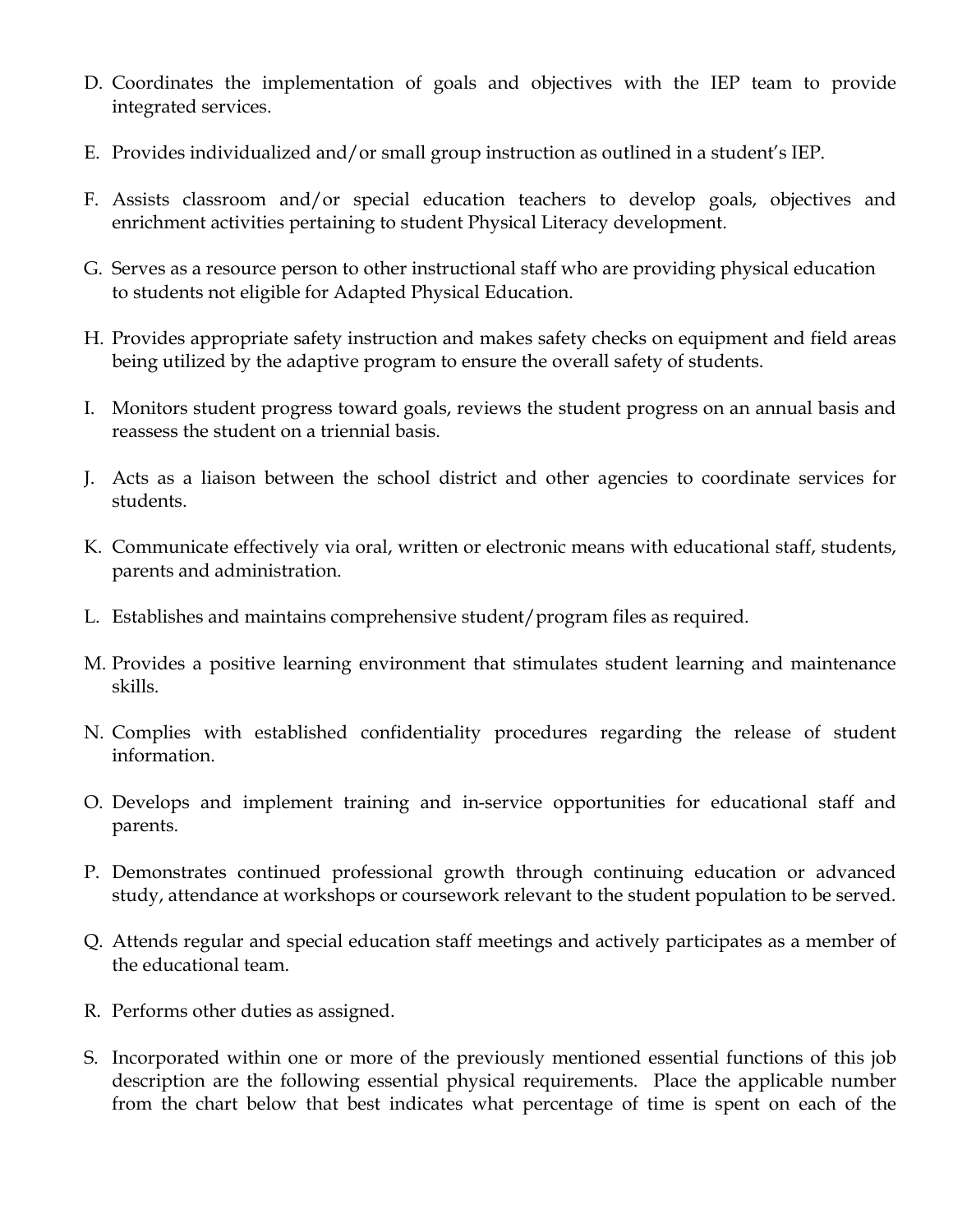following essential physical requirements. The categories refer to the overall requirements on an annual basis:

- 1. Seldom = Less than  $25\%$  3. Often =  $51.75\%$
- 2. Occasional =  $25 50\%$  4. Very Frequent =  $76\%$  & above
- 2 a. Ability to work at a desk, conference table or in meetings of various configurations.
- 3 b. Ability to stand and circulate for extended periods of time.
- 2 c. Ability to see for purposes of reading laws and codes, rules and policies and other printed matter and observing students.
- 3 d. Ability to hear and understand speech at normal levels.
- 3 e. Ability to communicate so others will be able to clearly understand a normal conversation.
- 1 f. Ability to bend and twist, stoop and kneel, crawl, push, pull.
- 1 g. Ability to lift 25 lbs.
- 1 h. Ability to carry 25 lbs.
- 2 i. Ability to reach in all directions.

# OTHER RELATED FUNCTIONS OF THIS POSITION:

- 1. Participates in appropriate meetings involving administration, psychologists, nurses, paraprofessionals, and other school staff.
- 2. Gives, understands, and carries out oral and written directions; works effectively under stress and changing conditions.
- 3. Effectively operates the student information computer software.
- 4. Prioritizes and schedules work.
- 5. Maintains and establishes appropriate confidentiality of all materials.
- 6. Meets time lines and schedules.

Employee: \_\_\_\_\_\_\_\_\_\_\_\_\_\_\_\_\_\_\_\_\_\_\_\_\_\_\_\_\_\_\_\_\_\_\_\_\_\_\_\_\_\_\_\_\_\_\_ Date: \_\_\_\_\_\_\_\_\_\_\_\_\_\_\_\_\_\_\_